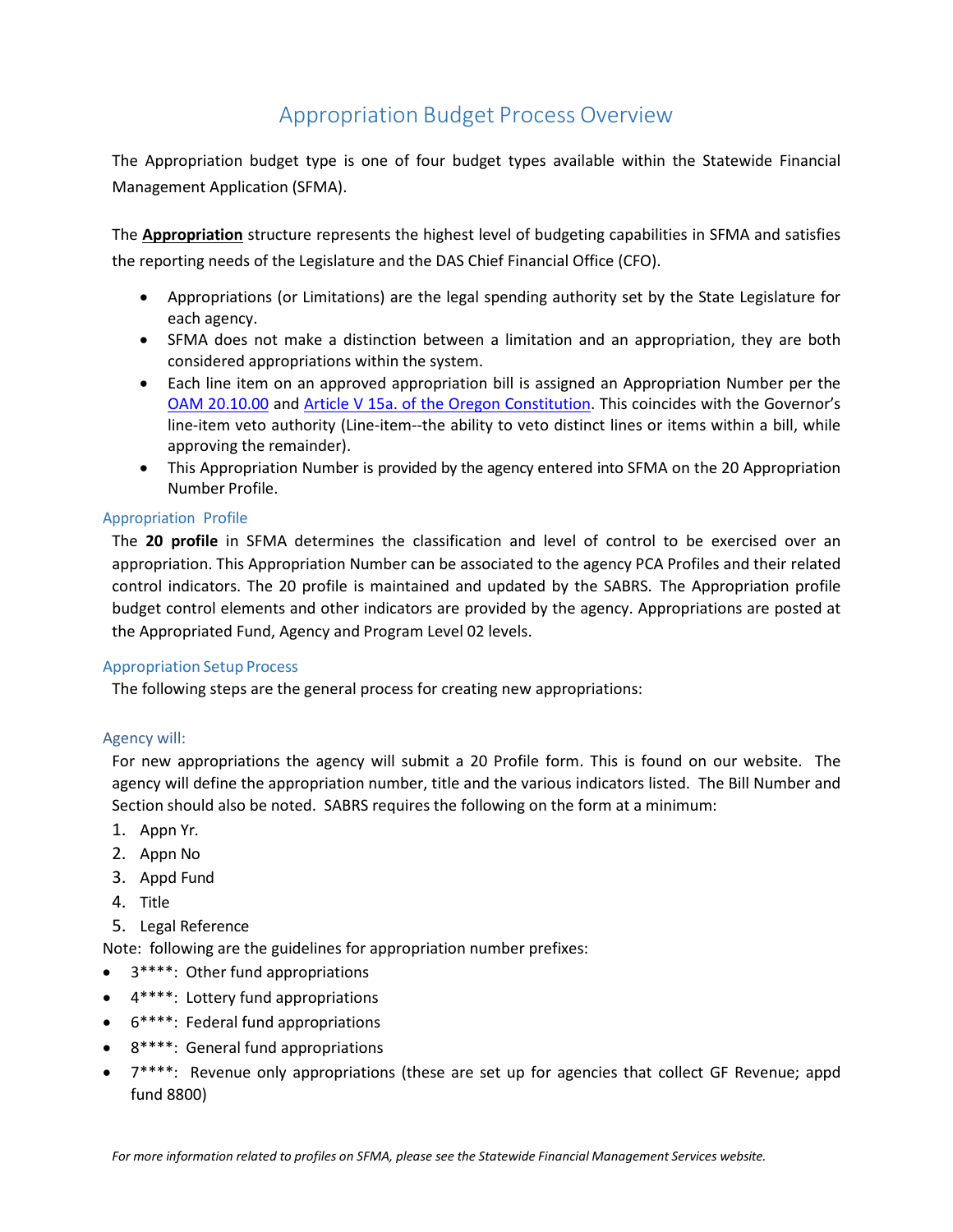#### SABRS will:

- 1. SABRS will update or establish the 20 profile on SFMA based on the information submitted by the agency.
- 2. Email the agency when the appropriation has been setup.

## Agency will:

1. Agency will send in an active PCA. Agencies must update PCA/Index profiles on SFMA to match with new appropriation numbers before the next step can occur. Note: Main Budget/Allotment PCAs should not have project or grant numbers associated with the PCA for loading purposes if possible.

#### SABRS will:

- 1. SABRS loads appropriations into SFMA.
- 2. SABRS will audit the information, load the appropriation, and email the agency when complete.

Below are examples of standard language that is used when a new appropriation number is required. If an existing chapter (bill), section/subsection is NOT referenced then a new appropriation is required.

#### **Legislative Session Action**:

• SECTION 13. Notwithstanding any other law limiting expenditures, the amount of \$1,253,415 is established for the biennium ending June 30, 2017, as the maximum limit for payment of expenses from fees, moneys or other revenues, including Miscellaneous Receipts, but excluding lottery funds and federal funds, collected or received by the Higher Education Coordinating Commission, for debt service on outstanding general obligation bonds sold pursuant to Article XI-Q of the Oregon Constitution for the benefit of Oregon public universities.

SECTION 136. In addition to and not in lieu of any other appropriation, there is appropriated to the Department of Land Conservation and Development, for the biennium beginning July 1, 2019, out of the General Fund, the amount of \$2,005,563 for the implementation of the provisions of chapter \_\_\_, Oregon Laws 2019 (Enrolled House Bill 2001), and chapter ..., Oregon Laws 2019 (Enrolled House Bill 2003).

## **Emergency Board Action:**

•

Established a General Fund appropriation for the Department of Administrative Services and allocated \$73,053 from the Emergency Fund established by section 1, chapter 837, Oregon Laws 2015 and \$2,000,000 from the special purpose appropriation made to the Emergency Board by section 109 (1), chapter 82, Oregon Laws 2016, to the newly established appropriation for costs associated with the unlawful occupation of the Malheur National Wildlife Refuge in Harney County, for distribution to state and local agencies to reimburse for expenses incurred during the occupation.

#### **New Appropriation with references to multiple subsections:**